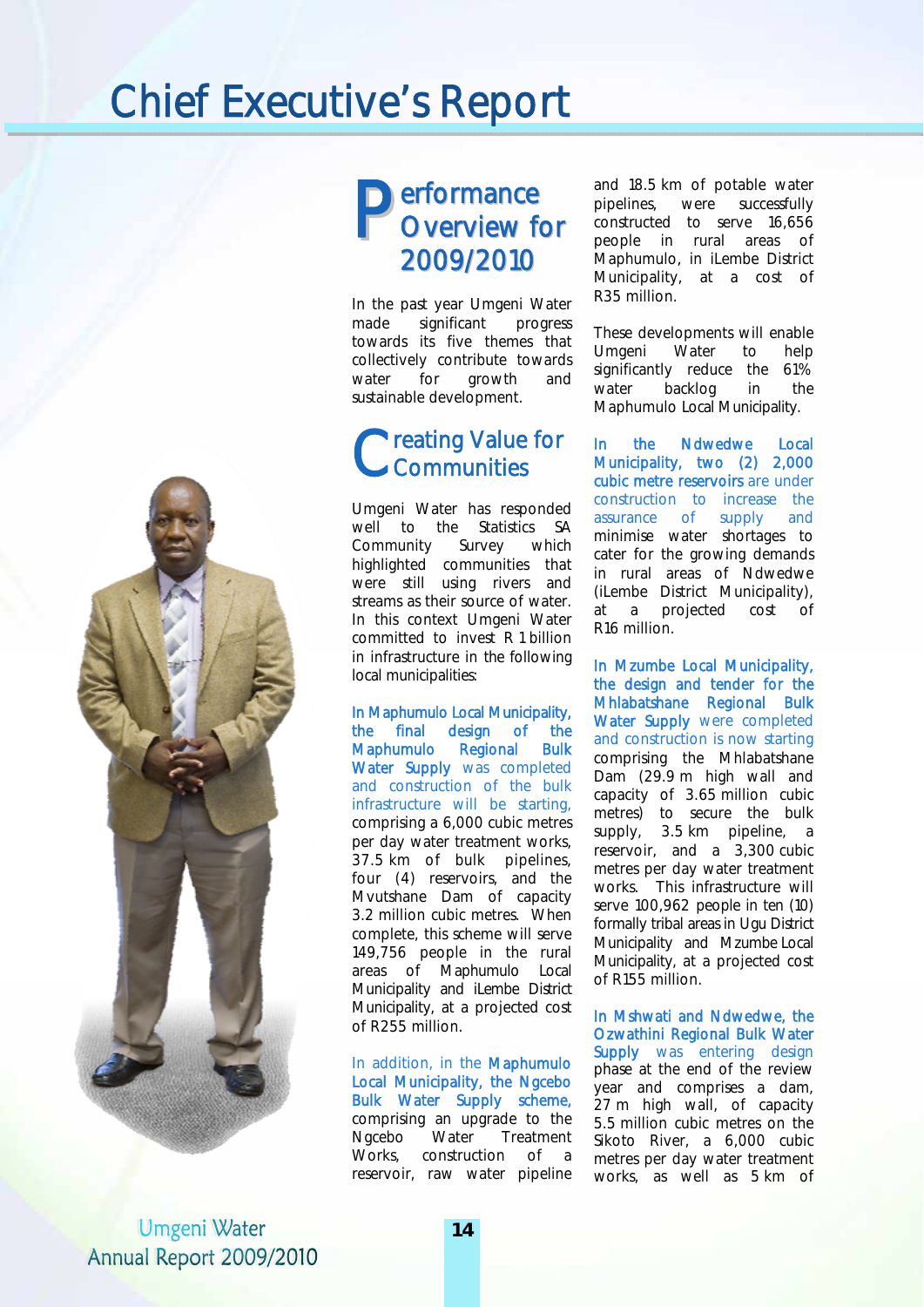pipelines (raw and potable). This infrastructure will have capacity to serve 80,000 rural people in uMgungundlovu District Municipality and iLembe District Municipality, at a projected cost of R148 million.

The Richmond Bulk Water Supply Pipeline design was being finalised at the end of 2009/2010 and will comprise construction of a 30 km pipeline to convey 27,000 cubic metres of potable water per day, and a 5,000 cubic metres storage reservoir. This infrastructure will serve 98,000 people at a projected cost of R121 million, and will reduce the water backlogs in the Richmond Local Municipality.

In Inanda, the design and tender for the Maphephethwa Water Treatment Works Upgrade to 5,000 cubic metres per day were completed and construction is now starting and when complete will secure potable water supply for 35,000 people in the rural Inanda area in eThekwini Metropolitan Municipality. The projected capital investment is R36 million.

All of these schemes are designed to provide at least 60 litres of water per person per day, which will both effectively reduce household water backlogs and sustain rural livelihoods.

In line with its strategic intent to pursue integrated and collaborative intergovernmental relations, Umgeni Water is providing support to OR Tambo District Municipality. Of significance is the development of the Mbizana Regional Bulk Water Supply infrastructure. which is progressing well. This infrastructure development will comprise the raw water supply system, notably the Ludeke dam, with a 40 m high wall and capacity of twelve (12) million cubic metres, upgrade of the Nomlacu Water Treatment Works to ultimately deliver 20,000 cubic metres per day, and development of the bulk potable water supply system. The estimated cost of the infrastructure is R900 million and will ultimately serve 266,000 people

In addition, during the year Umgeni Water scoped the turnaround of water services delivery in the OR Tambo District Municipality, around ten (10) strategic outcomes.

In support of preferential procurement and job creation, the organisation's achievements in the year were:

- The placing of sixty-eight percent (68%) of orders with BEE suppliers,
- Serving as the Implementing Agent for the Department of Water Affairs' Workingfor-Water Programme, and thereby creating 24,964 days work,
- Serving as the Implementing Agent for the Department of Education and Department of Water Affairs, for the schools and households water and sanitation programmes, which employed a total of 2,348 people, and
- Spending a total of R10 million of Umgeni Water's bulk infrastructure investment on job creation.

Furthermore, the organisation provided institutional support and development to contractors, enabling them to progressively improve their grading levels and further increase their participation in the local economy.

#### aintaining Maintaining<br> **MFinancial** Sustainability

The year again saw Umgeni Water achieving **positive** financial results, which will continue to ensure sustainable delivery of water services and affordable tariffs to customers.

The strategic position taken and maintained since 2003 to reduce borrowings has strengthened the financial resilience of Umgeni Water and resulted in net financial costs reducing by thirty-one percent (31%), which when combined with the nine percent (9%) growth in revenue cushioned the above-inflationary cost increases and resulted in a three percent (3%) improvement on the profit of the previous financial year to R541 million.

Despite tighter lending conditions in the financial markets, Umgeni Water's consistent strengthening of its financial position, enabled the organisation to successfully launch the Domestic Medium Term Note (DMTN) programme with the issue of the UG21 bond raising R600 million. These funds will be employed in the short to medium term in the delivery of the capital expenditure programme.

#### Creating Value for<br>Customers Customers

Significant value has been created for municipal customers through Umgeni Water's ongoing provision of excellent quality potable water, at 99.93% compliance against the

> **Umgeni Water** Annual Report 2009/2010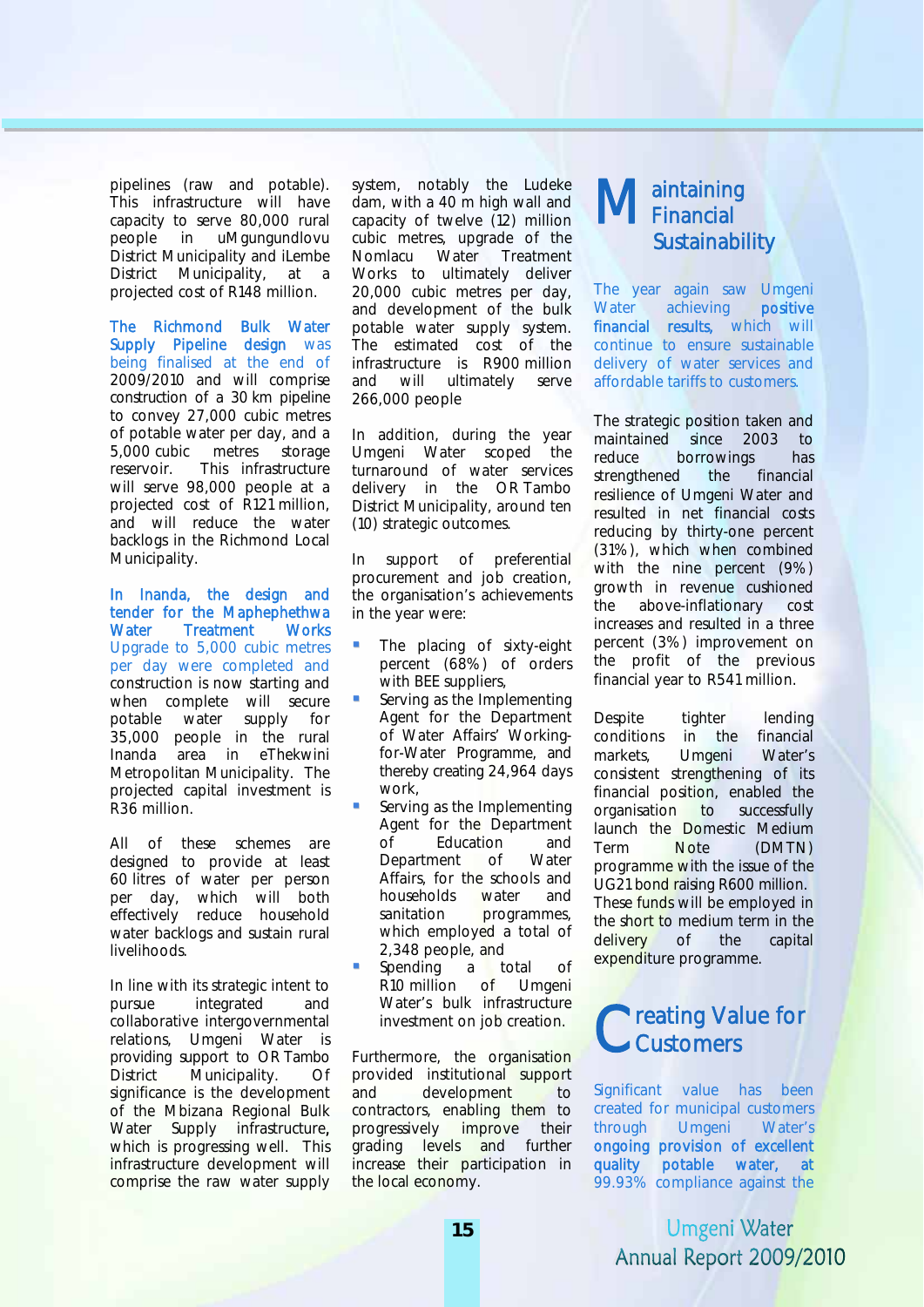SANS 241 drinking water specification.

Wastewater effluent quality compliance for the year was 80.6%.

A total of 426 million cubic metres of potable water was provided to municipal customers (2.4% growth) in the year, with the two major urban customers, the eThekwini Metropolitan Municipality and Msunduzi Local Municipality, accounting for ninety-one percent (91%) of the supply.

All municipal customer bulk water supply agreements, including, quality, quantity, pressure requirements and metering were satisfied in the year. Customer relations were significantly strengthened through working together to assure product quality in the lead up to the 2010 World Cup Soccer amongst other key events.

Umgeni Water's business plan reflects a R3 billion capital expenditure projection over the next five (5) years, comprising more than thirty (30) major projects, and during the current year the organisation spent R334 million against its programme.

As at 30 June:

- **Five** (5) projects are complete,
- Five (5) are in construction phase,
- Six (6) are in tender phase,
- Fifteen (15) are in detailed design phase, and
- **Four** (4) are in detailed feasibility phase.

Progress with the capital infrastructure development

programme has ensured Umgeni Water's infrastructure remains stable and provides reliable bulk water supply to municipal customers, whilst extending water services to rural communities.

A series of stakeholder engagements were held in the year to communicate Umgeni Water's business plan, consult on the bulk water tariff, and communicate the annual report performance in line with the business plan approved by the Minister. A wide range of stakeholders was also consulted regarding the social and environmental impacts of Umgeni Water's capital investment programme.

There was overwhelming positive response and commendation regarding Umgeni Water's plans and progress to date.

In addition, there was a vote of confidence by investors in Umgeni Water as indicated by the oversubscription of the UG21 bond that was issued in the year to finance the organisation's bulk infrastructure programme.

Umgeni Water further strengthened its relationship with the University of KwaZulu-Natal through a R 1.5 million annual contribution for ten (10) years, to increase knowledge and enhance skills development in water resources management, including climate change.



Umgeni Water worked collaboratively with the Department of Water Affairs and other stakeholders to identify major resource developments that would ensure water resources adequacy in years to come. The Spring Grove Dam (Mooi River) and the Smithfield Dam (Mkomazi River), and smaller dams, including, the Mhlabatshane Dam, the Mvutshane Dam and the Sikoto Dam are some of the developments that will contribute to the assurance of water supply.

In pursuit of our drive to investigate alternative water sources the pre-feasibility investigation of a large-scale desalination plant for eThekwini Metropolitan Municipality was completed, whilst good progress was made with the Darvill wastewater reuse investigation. Umgeni Water also continued its investigations into the impacts of climate change on water resources.

Raw water quality continued to be monitored and was satisfactory. This included assessment of river health status.

Mindful of its impact on natural resources, Umgeni Water, in the past year, continued to assess its efficiency in using electricity, fuel and water treatment chemicals, amongst other resources, and continued to track its carbon footprint. During the year, a feasibility study of co-generation at the Darvill Wastewater Treatment Works, notably to assess methane capacity for production of electricity, was completed.

Environmentally responsible planning, design, construction